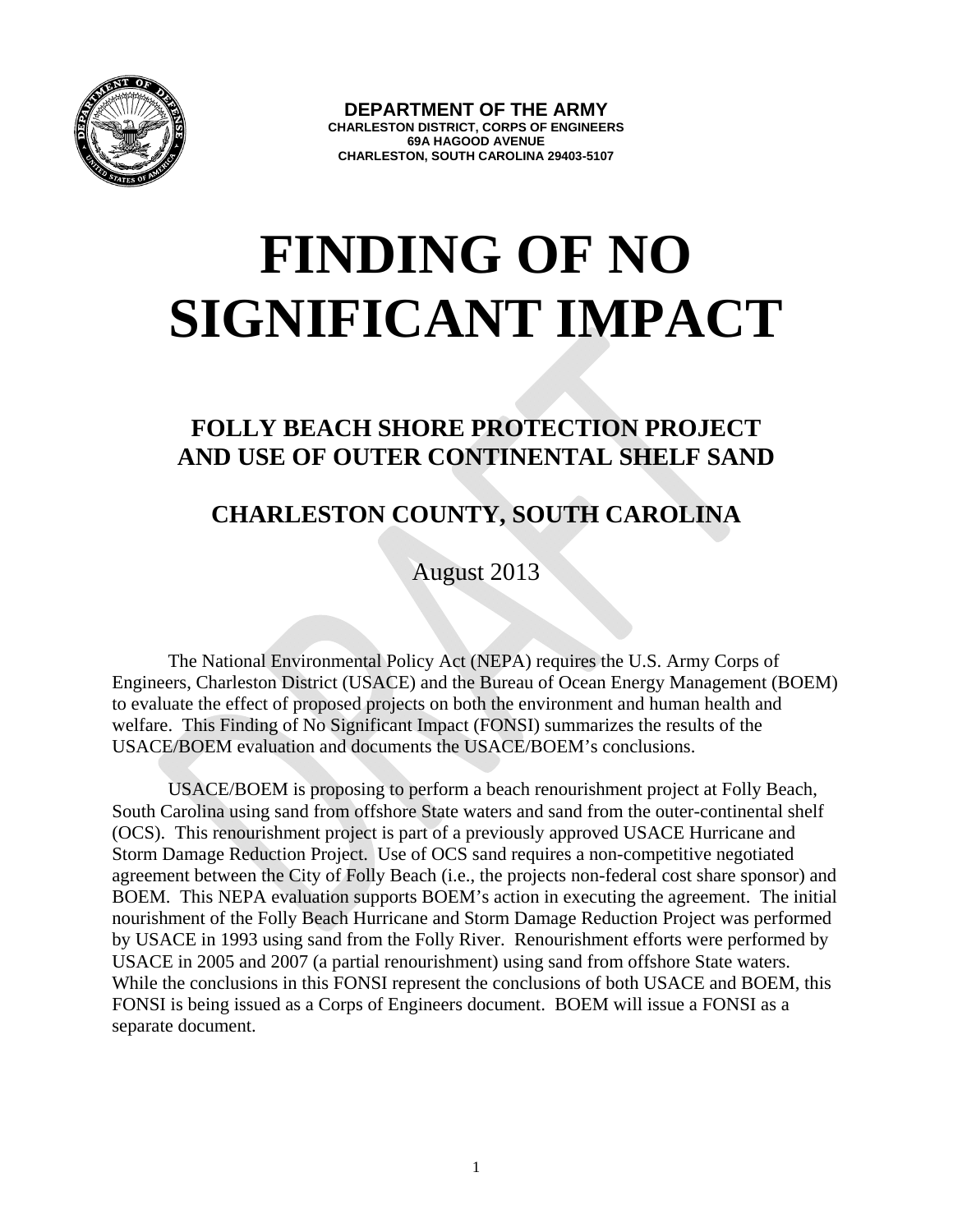The proposed project is a periodic renourishment of an existing project. The project provides for re-nourishment of approximately 26,000 linear feet (~4.9 linear miles) of shoreline. A berm will be constructed with a top width of 15 feet and an elevation of 8.0 feet national geodetic vertical datum (NGVD). The project extends from just below the U.S. Coast Guard Base on the east end of Folly Island to just above the Charleston County Park on the west end of Folly Island (See Figure 1). The exact quantity of sand that will be placed on the beach during re-nourishment will be dependent on the beach profile at the time of construction; however, based on present conditions, it is estimated that approximately 1.4 million cubic yards of beach quality sand will be placed on the beach seaward of existing dunes, sea walls, and revetments.

Construction will be by means of a hydraulic cutter head dredge that will transport the sand through a pipeline. The pipeline will run from the offshore borrow areas onto the beach and then run down the beach. Beach compatible sand from the offshore source will be discharged as slurry. During construction, temporary training dikes of sand will be used to contain the discharge and control the fill placement. Fill sections will be graded by land-based equipment, such as bulldozers, articulated front-end loaders, and other equipment as necessary to achieve the desired beach profile. Equipment will be selected based on whatever proves to be the most advantageous economically, as well as what generates only minimal and acceptable temporary environmental impacts. It is anticipated construction will begin in mid-October 2013 and will require approximately 6 months for completion. This schedule could change due to contractual issues, inclement weather, equipment failure, or other unforeseen difficulties.

The borrow areas being used for beach compatible sand are shown in Figure 1. These areas total approximately 550 acres; however, over half of Borrow Area A and approximately a third of Borrow Area B have been used during previous re-nourishment projects. The borrow areas are located approximately three miles offshore of the northern end of the island. The volume of beach compatible sand, the area, and the water depths in each borrow area are shown in Table 1. The volumes listed are based on removing all the available beach quality sand to the down to a maximum depth of 10 feet. Most of Borrow Areas A and B contain a sand thickness of 3 to 7 with two small areas in B with a sand thickness of 10 feet. Borrow Area C contains a sand thickness of 5 to 7 feet. Borrow Area D contains a sand thickness of approximately 4 feet.

| <b>TABLE 1: BORROW AREA CHARACTERISTICS</b> |                          |                                |                                       |              |
|---------------------------------------------|--------------------------|--------------------------------|---------------------------------------|--------------|
| <b>Borrow</b>                               | <b>Total Borrow</b>      | <b>Area Available for this</b> | <b>Sand Volume Available for</b>      | Water        |
| Area                                        | <b>Area Size (acres)</b> | <b>Renourishment (acres)</b>   | this Renourishment (yd <sup>3</sup> ) | Depth (feet) |
| A                                           | 310                      | 80                             | 490,000                               | 30 to 36     |
| B                                           | 210                      | 120                            | 780,000                               | 29 to 39     |
|                                             | 30                       | 30                             | 310,000                               | 30 to 35     |
|                                             | 70                       | 70                             | 370,000                               | 40 to 44     |

Since the proposed project is a periodic renourishment of an existing Federal Hurricane and Storm Damage Reduction Project, the only true alternative that was given consideration other than the proposed action was the No Action alternative. However, because of the severe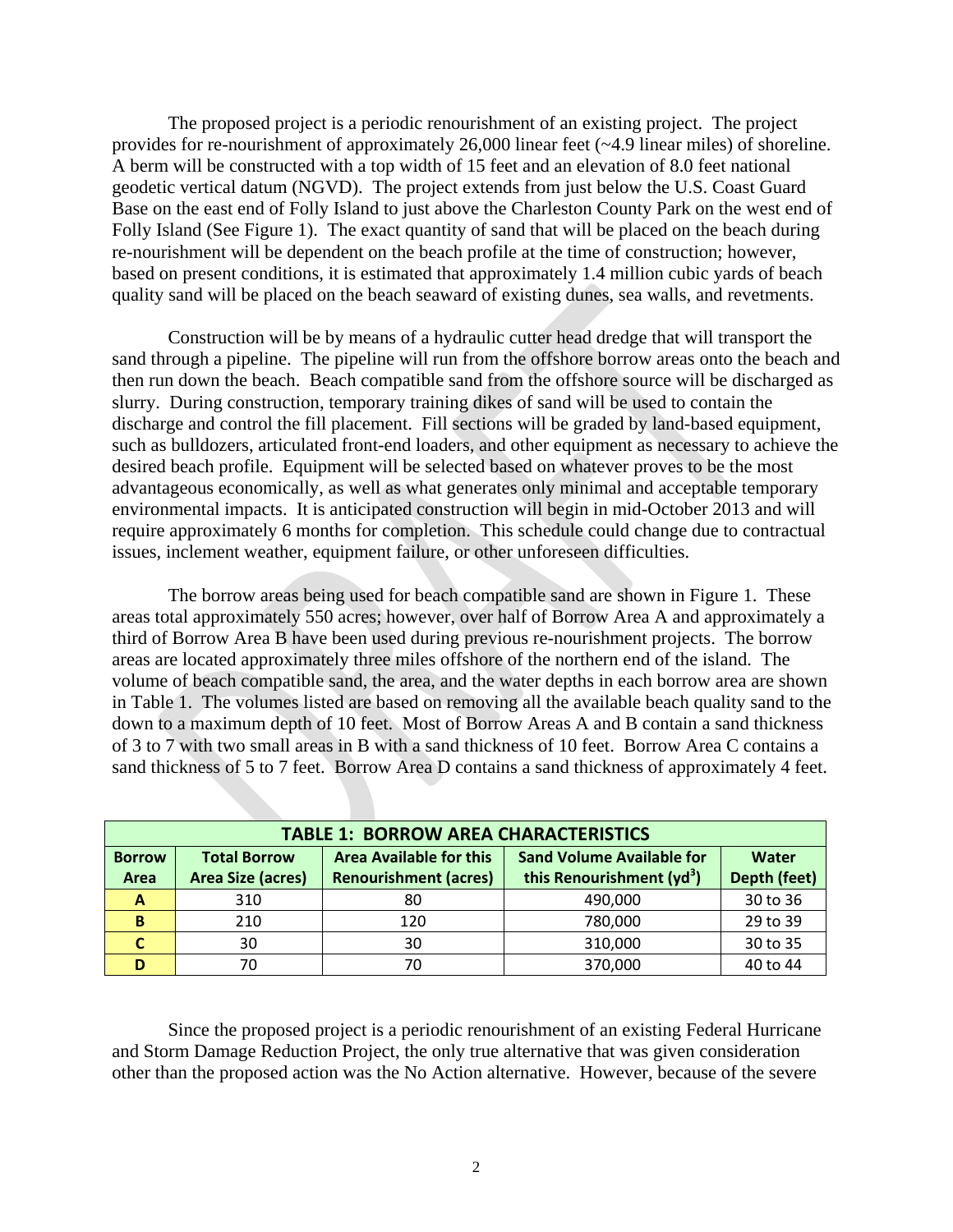erosion that has occurred at Folly Beach and because of the Federal Government's commitment to renourish the beach when necessary over the life of the project, the No Action alternative was rejected.

Concerning the use of other sources of sand instead of OCS sand, no other viable sand sources are currently known in the vicinity of Folly Beach. Borrow Areas A, B, C, and D were identified prior to the 2005 renourishment project after an extensive investigation of the area offshore of Folly Beach. Borrow Areas A and B were used during the 2005 and 2007 renourishment efforts and there is insufficient sand in these areas to fully perform this renourishment project. Therefore, the only viable alternative is to use the OCS sand from Borrow Areas C and D.

USACE and BOEM have determined that the proposed project does not constitute an action significantly affecting the human environment. Accordingly, preparation of an Environmental Impact Statement is not warranted. The full Environmental Assessment can be downloaded from the internet (in PDF format) at *http://www.sac.usace.army.mil/Missions/ CivilWorks/NEPADocuments.aspx* or a copy may be obtained by contacting Mr. Alan Shirey (*alan.d.shirey@usace.army.mil*; (843) 329-8166).

Date **Date Date Date** *Date Date Date Date BUDER DOHN T. LITZ, PMP*  Lieutenant Colonel, EN Commander, U.S. Army Engineer District, Charleston